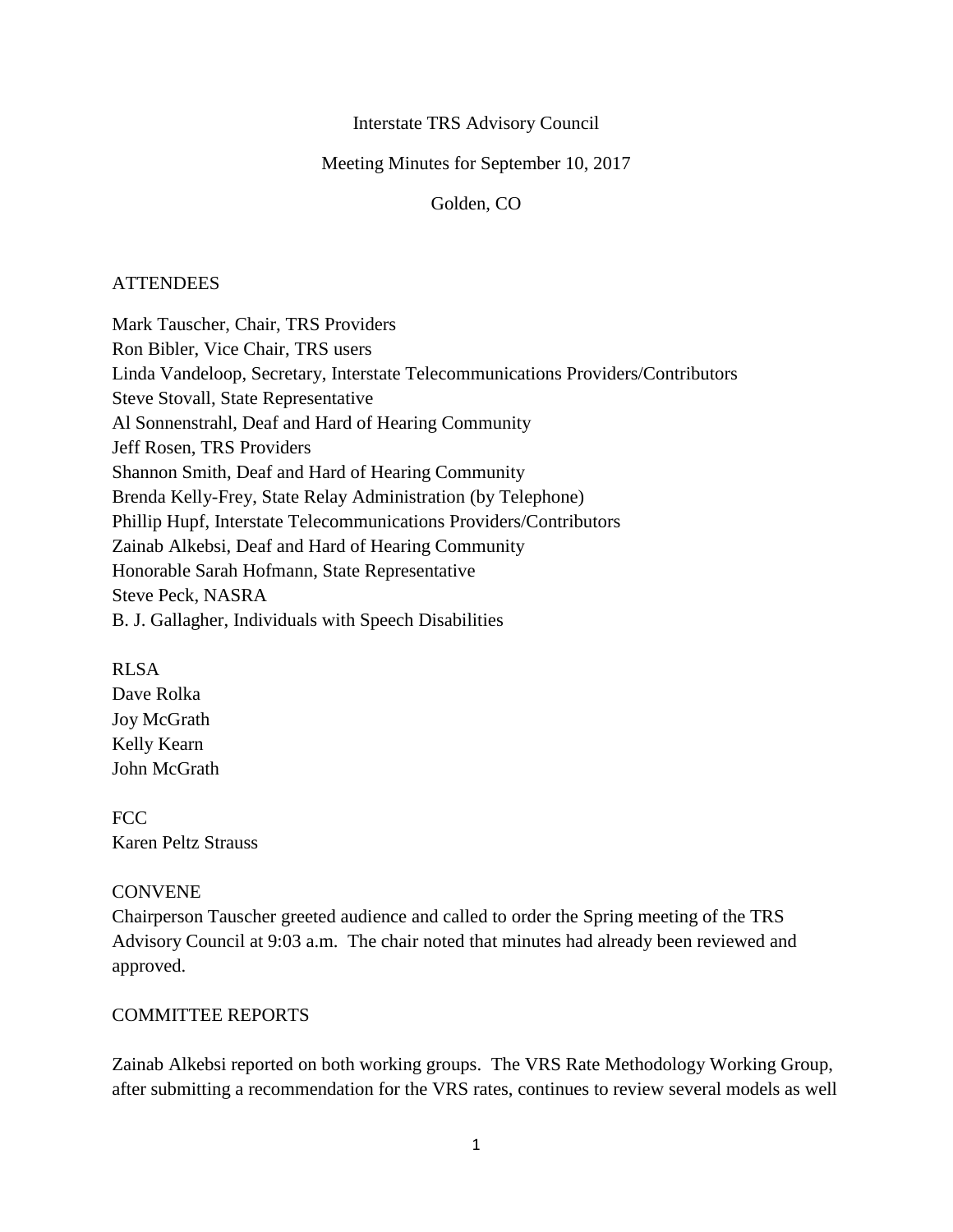as data provided under non-disclosure agreement for a new rate methodology. A formal recommendation will be made to the Council after the review is complete. The Contributor Base Working Group will meet separately because of the VRS non-disclosure agreement would not permit others to participate. The group is continuing to gather information and will bring in subject matter experts to provide additional background information.

## FCC PRESENTATION

## Karen Peltz Strauss:

# TRS Rate Order

- In June, as required, the commission issued the TRS Rate Order which included the funded requirement, the carrier contribution, the per minute compensation rates for TRS providers but not for VRS.
- The compensation rates for TRS, STS, and CTS were developed by the TRS Fund administrator based on the MARS rate methodology adopted by the Commission in 2007.
- The speech-to-speech rate includes the increase for outreach, but the FCC is concerned that the numbers are not going up. The FCC would like the council to consider whether the FCC should continue to provide the added supplement to the speech-to-speech rate for outreach. While the dollar amount is small, it does not make sense to continue the supplement if it is having no impact.
- Until the Commission issues a ruling on the appropriateness of the current rate methodology for IPCTS, the rate is set equal to the CTS rate.
- IP Relay rate is set for a three-year period based on a price cap methodology adjusted annually for exogenous costs, if necessary. This is the second year. The Commission extended a waiver which allows inclusion of outreach cost to increase the ability to address the needs of DeafBlind consumers. It was noted that Sprint, the only remaining provider, has done a stellar job in providing outreach to the DeafBlind community and hiring people from that community.
- The interstate TRS fund revenue requirement is \$1.3 billion.
- The revenue requirement has been growing. It will become increasingly important to make sure that only those who really need the service are using it.

VRS Compensation Rate Order

- Adopts a 4-year compensation plan effective  $7/1/17-6/30/21$
- Amends TRS numbering rules to allow the user of call routing information that contains provider domain names to facilitate interoperability.
- Permits the fund administrator to use up to \$6.1 million for research and Development.
- Eliminates the requirement of a neutral video communication service platform
- Adopts a technical correction to the speed-of-answer rules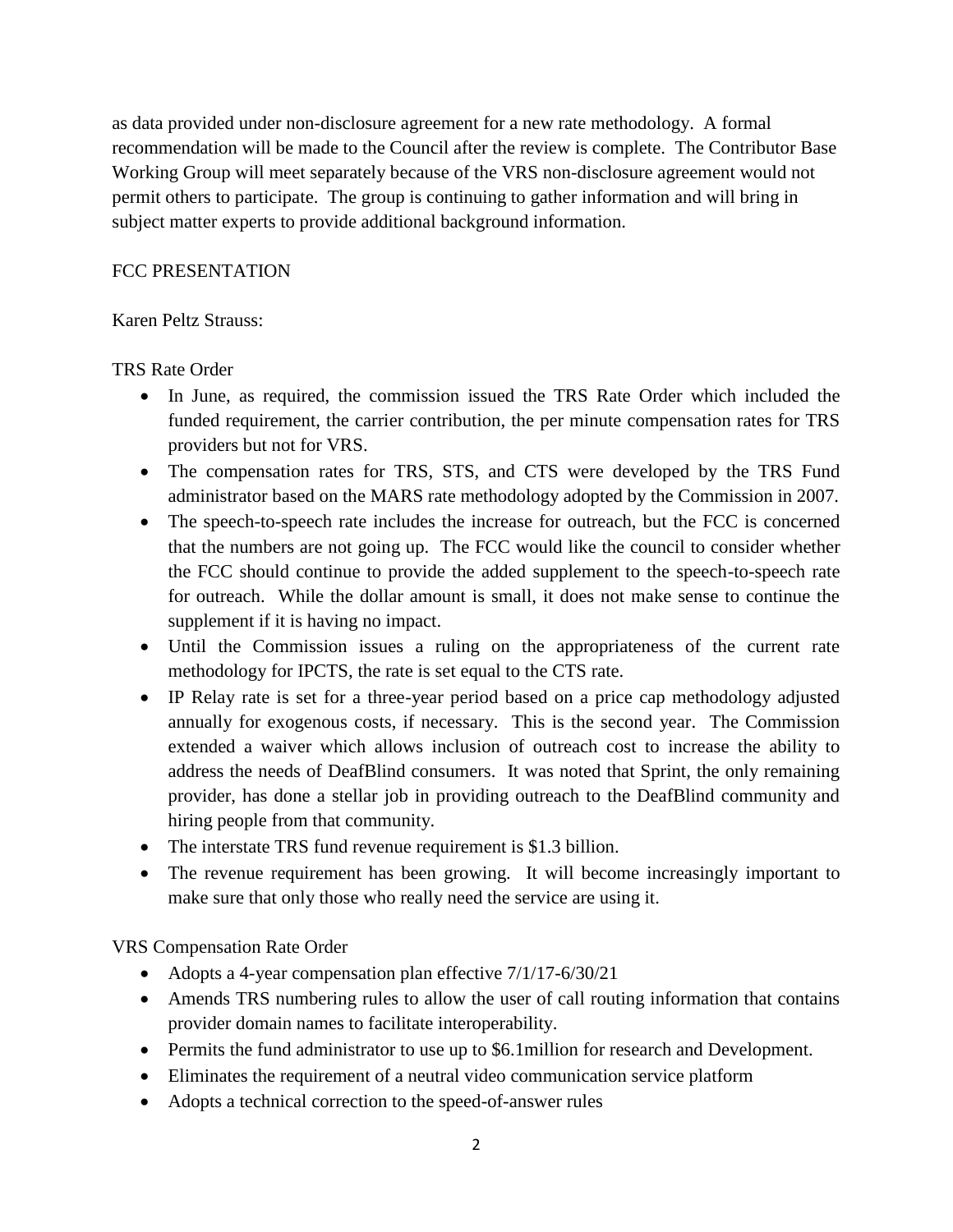- Reinstates deadline of the VRS Interoperability Profile: VRS Providers must comply by 12/20/17.
- New tiers
	- $\circ$  Tier 1 monthly minutes up to 1,000,000
	- o Tier II monthly minutes between 1,000,001 and 2,500,000
	- o Tier III monthly minutes over 2,500,000
	- o Tier structure will apply separately to ZVRS and Purple until 2/14/20 or until the companies consolidate operations in accordance with the FCC's Consent Decree authorizing the merger
	- $\circ$  VRS Emergent Tier no more than 500,000 monthly minutes as of July 1<sup>st</sup>
		- Recognizes the unbalanced structure of the VRS industry and the need to complete VRS reforms intended to enhance competition
		- Recognizes that smaller providers may offer features that meet the needs of niche VRS market segments
		- Providers initially subject to emergent rate who then generate monthly minutes exceeding 500,000 shall continue to be compensated at that rate for the first 500,000 monthly minutes until the end of the four-year rate plan.
		- **Minutes exceeding**  $500,000 1,000,000$  **will be compensated at the Tier I** rate.
- Allows reset of rates in response to substantial cost changes or other significant developments.
- Allowable cost categories for VRS were not reconsidered.
- Replaced the current rate-of-return with operating margin: zone of reasonableness between 7.6% and 12.35% for VRS providers.
- The FCC used the weighted average of each provider's actual costs and demand for 2016 and projected costs and demand for 2017
- Will allow exogenous cost recovery for certain well-documented costs.

The FCC has been working hard to promote direct video calling and encourages the council to encourage customer service agents to hire a deaf person who can take calls from directly deaf customers and bypass the relay service providers.

In January 2017 Order CGB adopted the Interoperability Profile for Relay User Equipment.

- VRS providers only need to comply with the RUE profile for purposes of ensuring interoperability with the ACE app. Compliance required by 4/27/18.
- FNPRM seeks comment on adoption of a rule applying the RUE Profile to providerdistributed VRS user equipment and software.
- On 5/30/17 Sorenson filed a petition for partial reconsideration or, in the alternative, suspension of the deadline.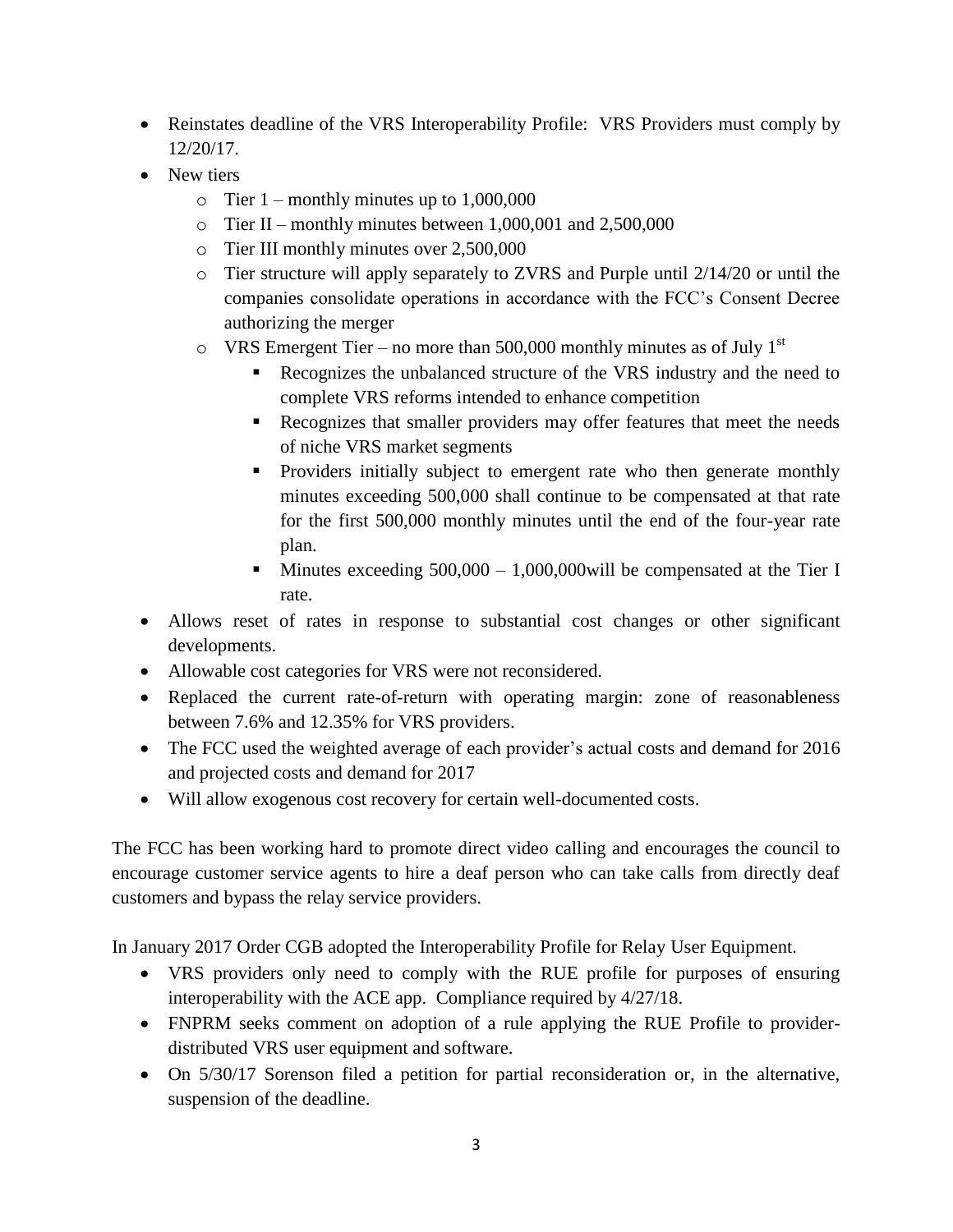The order adopted an interoperability user profile for user equipment.

- The FCC's amended rules that allow for routing information provided to the TRS numbering directory to include URIs that contain provider domain names rather than user IP addresses. Compliance required by 12/20/17.
- Standard data interexchange format for exporting and importing user personal contact and speed dial lists applies to all VRS providers. Compliance required by 10/24/17.

TRS Program Recertification

- States wishing to operate their own TRS programs must certify every 5 years. Current certifications expire on 7/25/18.
- Each state seeking renewal must submit documentation that:
	- o It meets all the applicable operational, technical, and functional mandatory minimum standards and makes available adequate procedures and remedies for enforcement.
	- o It makes informational materials on state and Commission complaint procedures available to TRS users.
	- o The FCC asks that renewal applications be filed no later than 10/1/17.
	- o The FCC will issue public notices on a rolling basis to recertify states.

The DeafBlind distribution program became permanent in July 2017

- It allocates \$10M per year
- The program now allows for the cost of training people how to use the equipment
- Outreach costs were cut from \$500K to \$250K per year because prior nationwide outreach was so successful. States are still allowed to do outreach.

March 2017 Order

- Approved 10-digit numbers for hearing people once the URD is set up to make sure the fund does not reimburse those calls
- The FCC will publish speed of answer by VRS provider.
- The FCC initiated a NOI addressing performance goals for VRS

Other FCC Activity

- The FCC approved rules for real-time text and is asking for input on the impact on relay.
- The FCC is gathering input on the needs of people with cognitive disabilities
- The FCC approved a consensus proposal between consumers and industry to gradually increase the percentage of wireless phones that are hearing aid compatible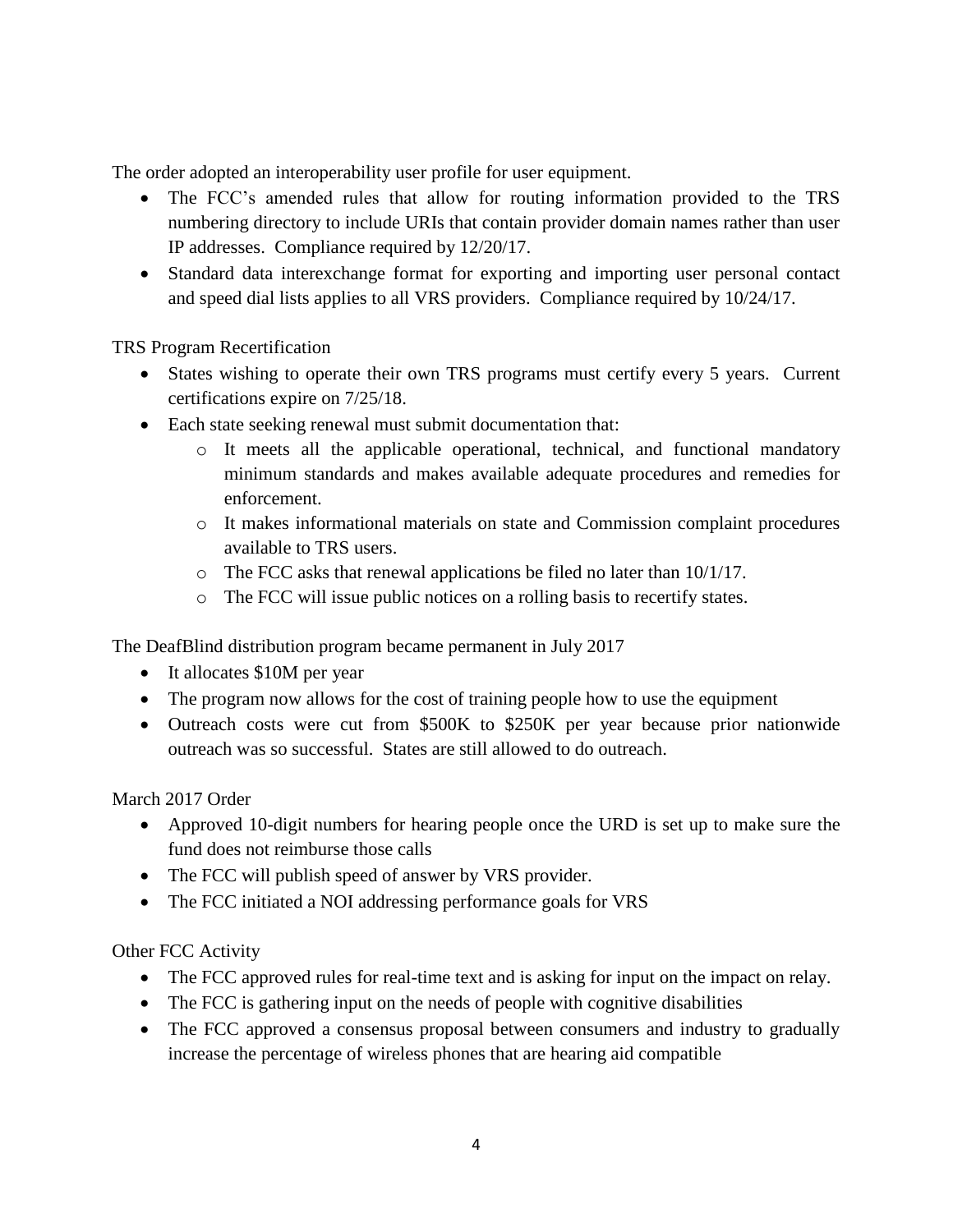Dave Rolka

TRS Fund Finances

- 2017-2018 Projected Fund Requirements  $= $1.5 \text{Billion}$
- $\bullet$  Net funds requirement = \$1.3 Billion (made up of provider contributions, reserve, admin and miscellaneous fees, less interest on investments plus cash on hand at year end)
- Contribution base  $= $58$  Billion (note that the contribution base is decreasing 5-6% per year)
- Contribution Rate is approximately 2%
- Distributions
	- $\circ$  Traditional services prices set to MARS = \$14M
	- $\circ$  IP Relay = \$7.75M
	- $O$  IP CTS = \$748M
	- $\circ$  VRS = \$494M
	- $O$  NDBEDP = \$10M
	- $\degree$  2 Average Month Reserve = \$211M
	- $\circ$  Sub Total + 1.485M
	- o Research, Outreach, Administration, URD, Audits, iTRS Number Administration and Misc. Fees and Expenses =\$14.1M

Demand Trends

- Demand for IP Relay service is relatively flat and is consistent with projections with approximately 500,000 minutes per month
- Demand for Video Relay is relatively flat with approximately 10-12 million minutes per month. Video Relay minutes are 20 times the IP Relay
- IP CTS demand is growing with approximately 30 million minutes per month and 3 times the Video Relay minutes.
	- o Every month IP CTS is a larger portion of the total. The rate is significantly lower than other rates, so it is not a larger percentage of the budget.

# Recent Changes to NDBEDP

- Joyce McGrath is the principal point of contact.
- Up to 2.5% of the state allocation is available for train the trainer expenses
- Outreach expenditures are capped at 10% of each state's allocation during the first 2 years
- Reimbursement of travel is allowed but requires advanced approval and will be tracked by Rolka/Loube.
- Administrative expenditures are 15% of the budget.
- \$250,000 has been set aside for national outreach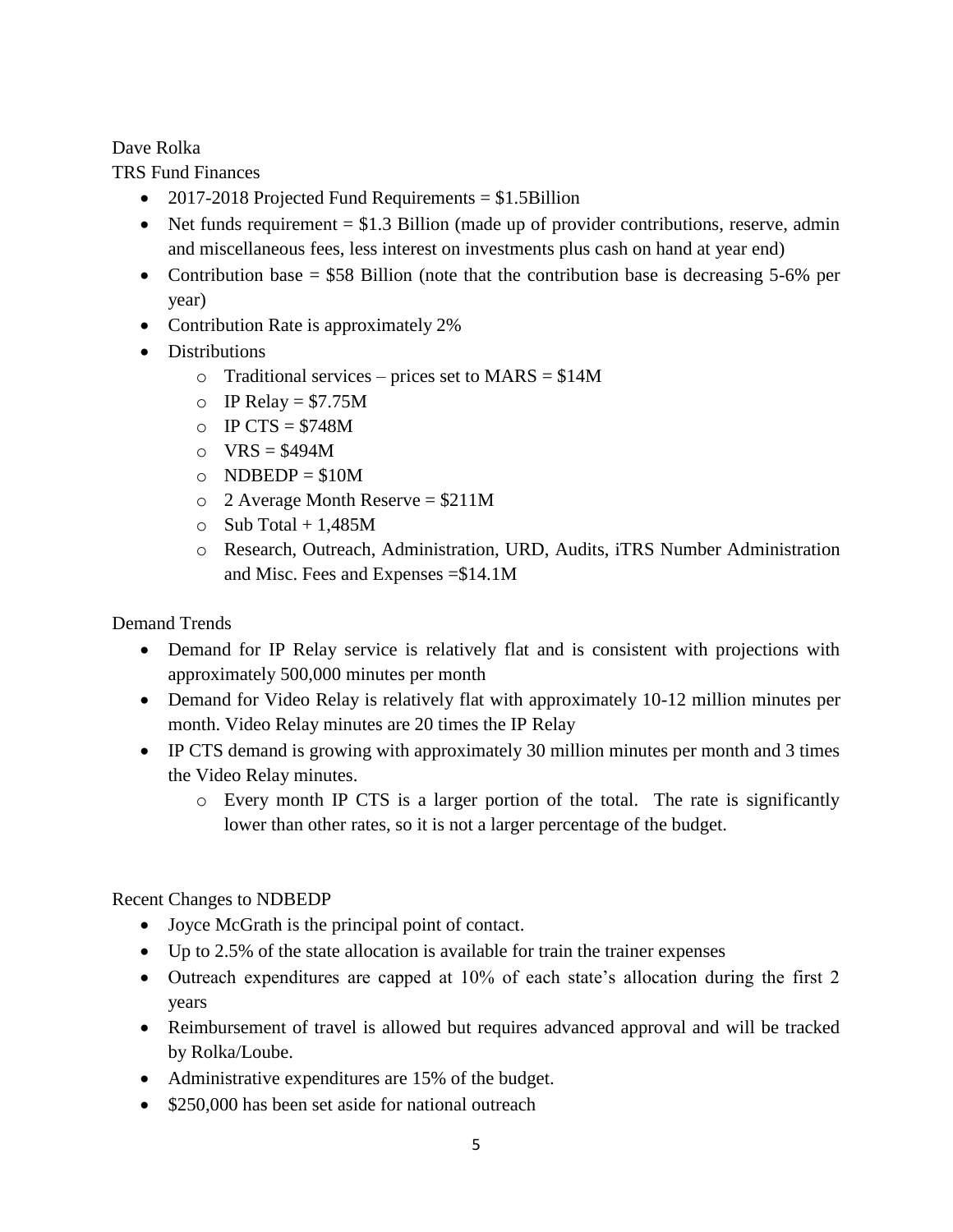VRS User Registration Database

- Rolka/Loube is the URD data base administrator and was contracted by the FCC to design and implement the URD
	- o Service providers have been providing information for over a year
	- o Testing has been extensive
	- o Rolka/Loube has been working with a number administrator
	- o Rolka/Loube is awaiting confirmation on proposed additional fields for enterprise phones and a clarification on hearing user registration requirements. Once confirmed, code modifications and testing will require an additional 60 days.

Coordinating with the iTRS Number Administrator

- Rolka/Loube anticipates processing files twice daily during 60-day window when providers are to submit all existing user and device TDNs for registration
- After existing users and device submission process has closed and the FCC instructs Neustar to initiate the All Call Query, Rolka/Loube is prepared to process every hour.

Billing and Collections Upgrades

- The FCC has issued 2 RFIs regarding billing and collections for the iTRS Fund and NANP over the past year.
- Rolka/Loube responded to both identifying plans to expand electronic invoice processing platform, improve geographic outreach in connection with the data warehouse and identify the market areas of the certified service providers as well as areas of penetration/coverage deficiency.
- Rolka/Loube identified 14 economies and efficiencies that could be gained by combining billing and collections among the Administrators.
- It is expected that the new RFP will be issued and completed by the end of the Rolka/Loube contract that will expire in July 2018.

Improving D/R & Security

- As Rolka/Loube gets more personally identifiable information, it is even more important to improve the security.
- 2017 Audit Program
	- o FCC Financial Audit by Kearney
	- o Independent Financial Audit of the TRS Fund by Maher Duesel
	- o IPERIA
	- o Internal controls audit addressing risk and fraud by McKonly and Asbury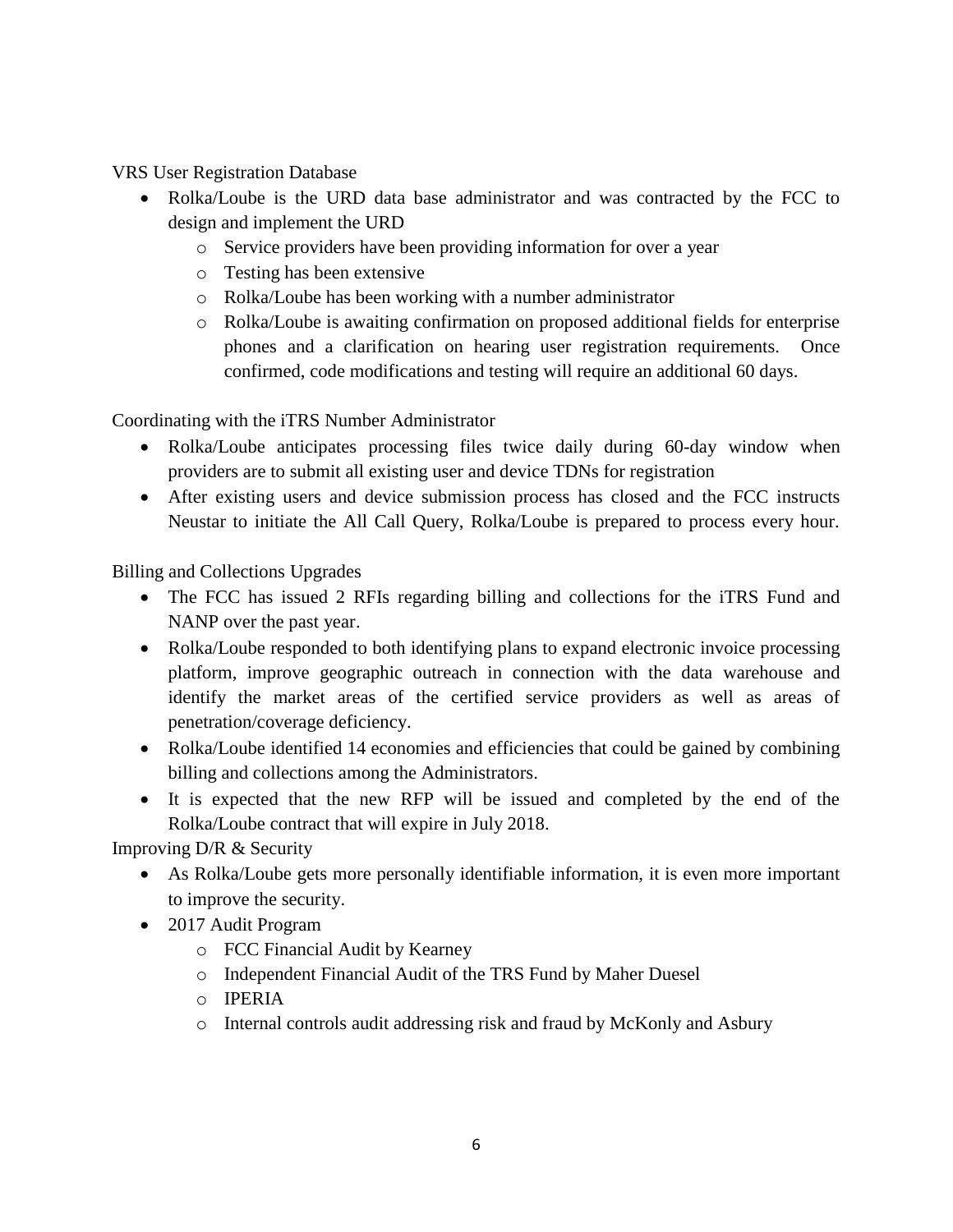A Data Warehouse

- Is intended to house a series of data bases.
- Call detail records data has been consolidated into a data warehouse where it can be used relating to the URD to provide greater insight into the program
- A CPA with fraud detection experience has been hired.

Planning for the next budget cycle

- Rolka/Loube analyzed 8 pricing options for IP CTS. The subcommittee is analyzing data and evaluating the options and will make a recommendation to Rolka/Loube
- January 2018 distribute MARS data collection forms to each State program and Cost Collection forms to each IP provider
- $\bullet$  February 2018 collect the complete data and begin analysis
- April 2018 Advisory Council Meeting
- May 1, 2018 Recommendation to the FCC

### New Business

Ron Bibler moved that the Council form an IPCTS working group to address IPCTS issues. There was a second from Zainab. A concern was expressed about subcommittee member access to confidential information given the ability to change roles in the industry. One person may not be a competitor today but is hired sometime in the future. The council recognized the concern but concluded that the non-disclosure agreements should provide the necessary protection. The motion carried.

Zainab moved that the Council encourage the Commission to revisit the issue of compensation or other incentives for the three trials proposed in the VRS order in light of the fact that no providers have volunteered for the trials and that the commission extend the trial period and offer compensation at the emergent tier rate to participating providers. There was a second from Brenda. The motion passed with one abstention.

Zainab moved that two members who have reached their term limits be extended for one more year. There was a second from Shannon. After discussion, Zainab amended the motion to read that two members who have reached their term limits be extended for one more year pending the outcome of the research of the FCC order. There was a second from Shannon to the amendment. The amendment passed. The motion passed as amended.